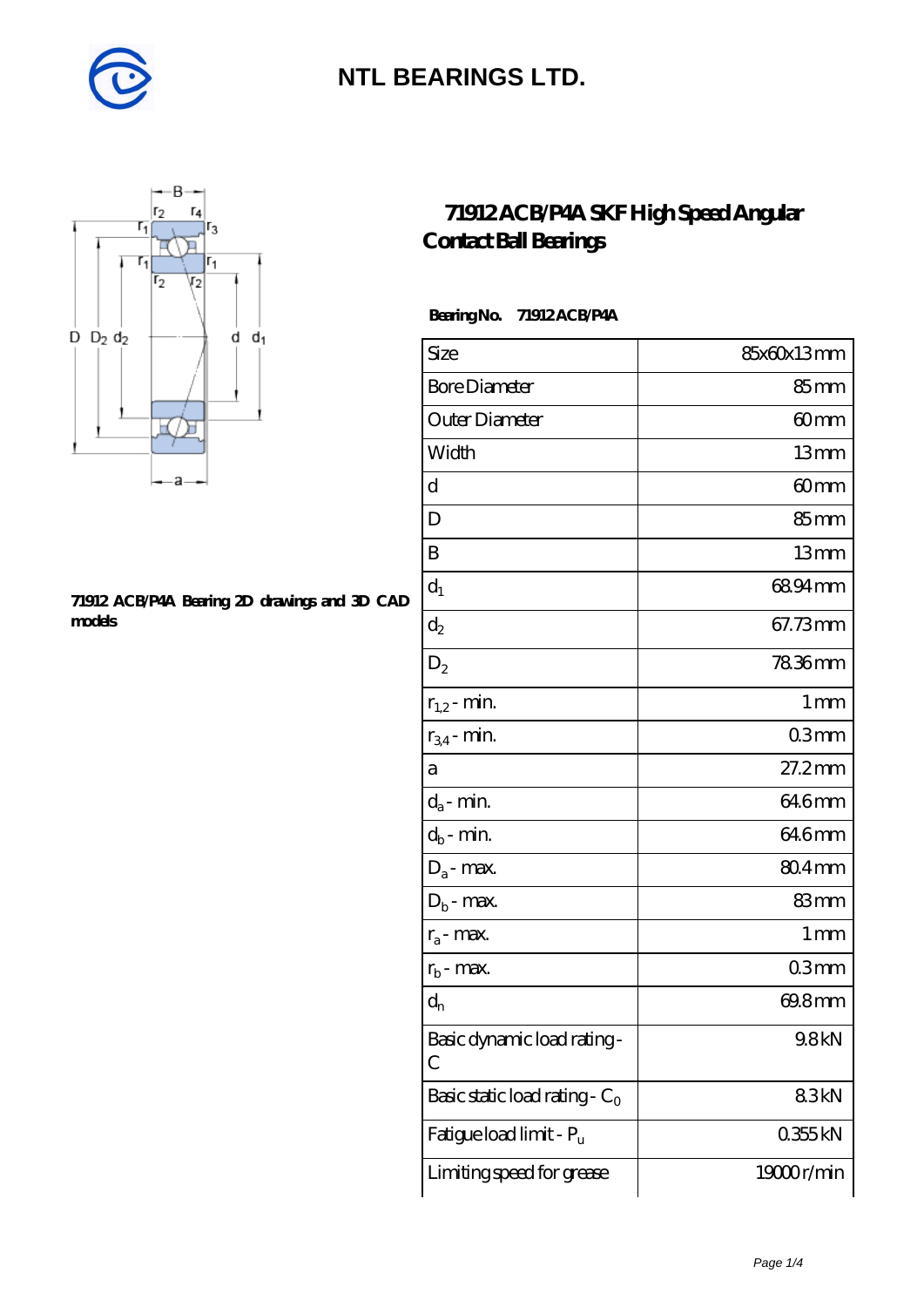

| lubrication                           |                   |
|---------------------------------------|-------------------|
| Limiting speed for oil<br>lubrication | 3000mm/min        |
| Ball - $D_w$                          | 5556mm            |
| Ball - z                              | 30                |
| $G_{ref}$                             | 277cm3            |
| Calculation factor - e                | 068               |
| Calculation factor - $Y_2$            | 0.87              |
| Calculation factor - $Y_0$            | 038               |
| Calculation factor - $X_2$            | 0.41              |
| Calculation factor - $Y_1$            | 092               |
| Calculation factor - $Y_2$            | 1.41              |
| Calculation factor - $Y_0$            | 0.76              |
| Calculation factor - $X_2$            | 067               |
| Preload class $A - G_A$               | 57N               |
| Preload class $B - G_B$               | 115N              |
| Preload class $C - G_C$               | 340N              |
| Calculation factor - f                | 1.11              |
| Calculation factor - $f_1$            | 099               |
| Calculation factor - f <sub>2A</sub>  | 1                 |
| Calculation factor - $f_{2B}$         | 1.02              |
| Calculation factor - $f_{\chi}$       | 1.07              |
| Calculation factor - f <sub>HC</sub>  | 1                 |
| Preload class A                       | 94N/micron        |
| Preload class B                       | 122N/micron       |
| Preload class C                       | 182N/micron       |
| $d_1$                                 | 68.94mm           |
| $d_2$                                 | 67.73mm           |
| $D_2$                                 | 78.36mm           |
| $r_{1,2}$ min.                        | $1 \,\mathrm{mm}$ |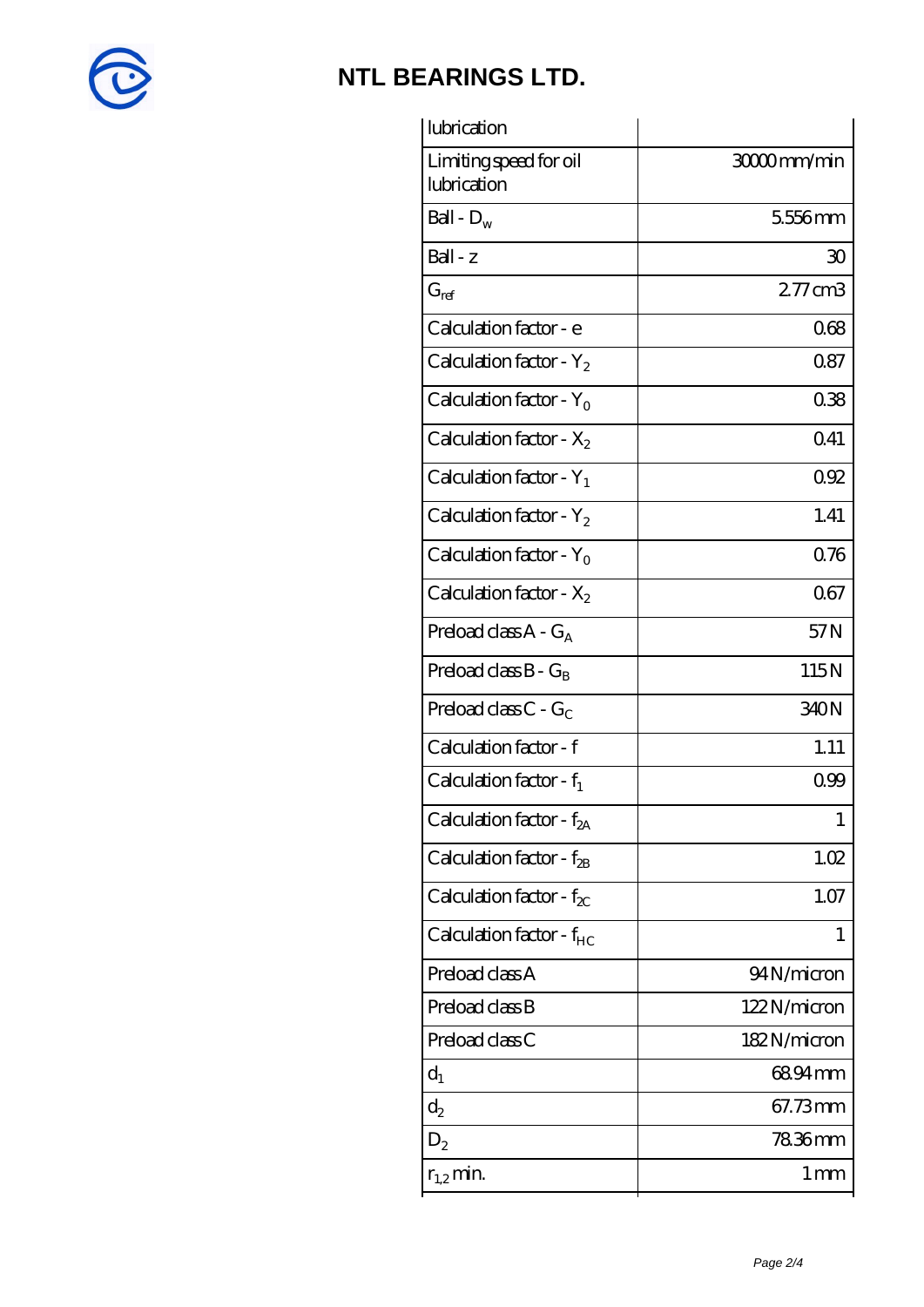

| $r_{34}$ min.                               | 03mm               |
|---------------------------------------------|--------------------|
| $d_a$ min.                                  | 64.6mm             |
| $d_h$ min.                                  | 64.6mm             |
| $D_a$ max.                                  | $804 \text{mm}$    |
| $Db$ max.                                   | 83mm               |
| $r_a$ max.                                  | $1 \,\mathrm{mm}$  |
| $r_{\rm b}$ max.                            | 03mm               |
| $d_{n}$                                     | 69.8mm             |
| Basic dynamic load rating C                 | 133kN              |
| Basic static load rating $C_0$              | 134kN              |
| Fatigue load limit Pu                       | 0355kN             |
| Attainable speed for grease<br>lubrication  | 19000r/min         |
| Attainable speed for oil-air<br>lubrication | 30000r/min         |
| Ball diameter $D_w$                         | 5556mm             |
| Number of balls z                           | 30                 |
| Reference grease quantity<br>$G_{ref}$      | $277 \text{ cm}^3$ |
| Preload class A $G_A$                       | 57N                |
| Static axial stiffness, preload<br>classA   | $94N/\mu$ m        |
| Preload class $B G_B$                       | 115N               |
| Static axial stiffness, preload<br>classB   | $122N/\mu$ m       |
| Preload class C $G_C$                       | 340N               |
| Static axial stiffness, preload<br>classC   | 182N/μ m           |
| Calculation factor f                        | 1.11               |
| Calculation factor $f_1$                    | 0.99               |
| Calculation factor $f_{2A}$                 | L                  |
| Calculation factor $f_{\rm 2B}$             | 1.02               |
| Calculation factor $f_{\chi}$               | 1.07               |
| Calculation factor $f_{HC}$                 | 1                  |
|                                             |                    |